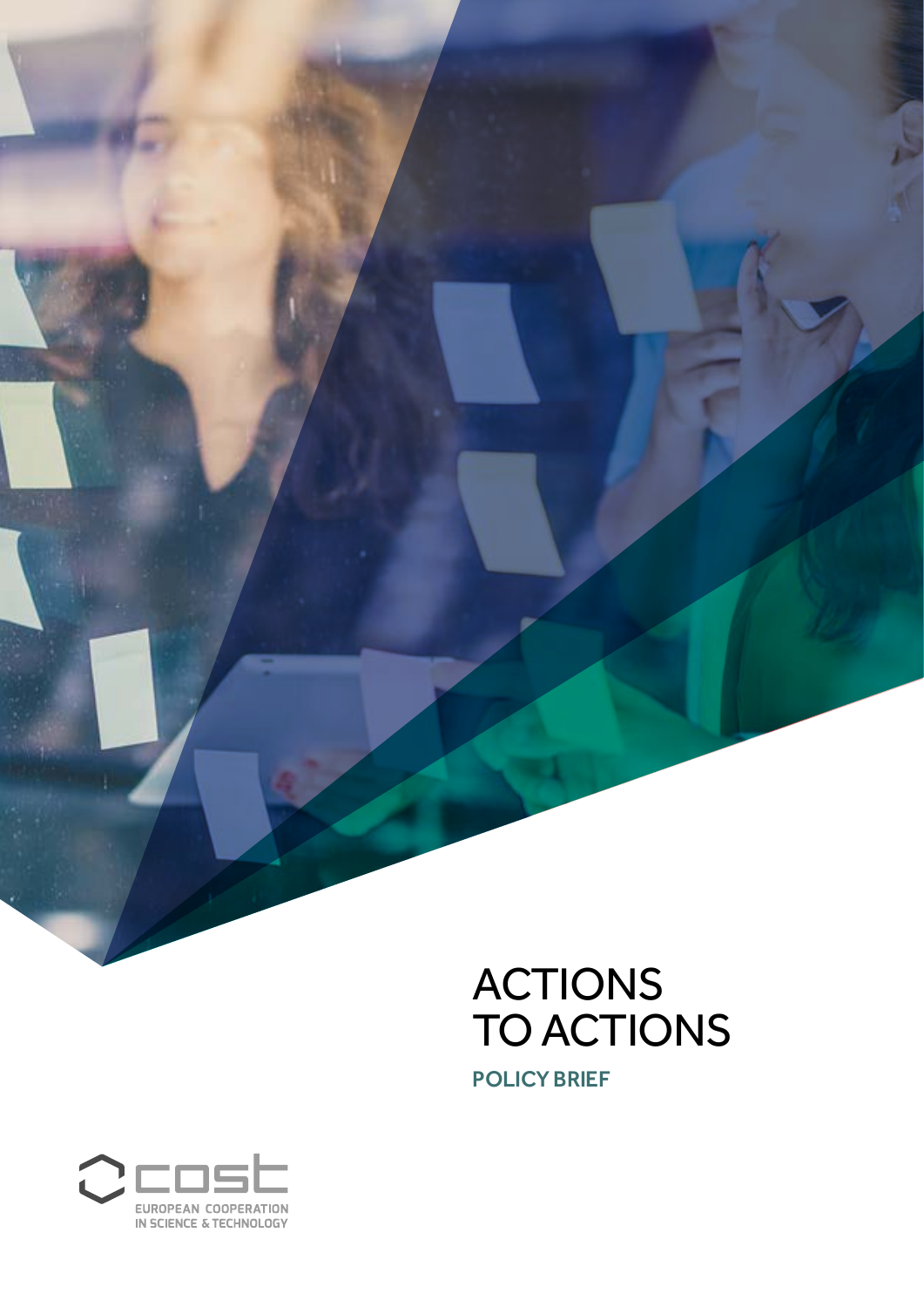*This policy brief is based on the information, recommendations, tips and good practices that were shared by (former) Chairs, Vice-Chairs and participants of 10 highly successful COST Actions in the workshop 'COST Actions and Policy Impact', held on 17 November 2020. This event provided participants with a platform to share their experiences on the process of achieving policy impact and working together with policy stakeholders.*



In a time when we observe an increasingly important role for science informed policy advice, the topic of this policy brief is highly relevant. In an attempt to offer guidance to running Actions that wish to increase their policy impact, this policy brief is structured around the steps necessary when trying to achieve policy impact. As such, the sections below provide a comprehensive overview of success factors, tips, and good practices, covering a range of topics, including when and how to approach stakeholders, effective ways of communicating (complex) research findings relevant for policy, and the need to consider the timeliness of your messaging. The final section highlights inspirational examples of policy impact achieved by the Actions that participated in the workshop.

Consisting of concrete advice, this policy brief may offer a source of inspiration for potential new activities organised by running COST Actions.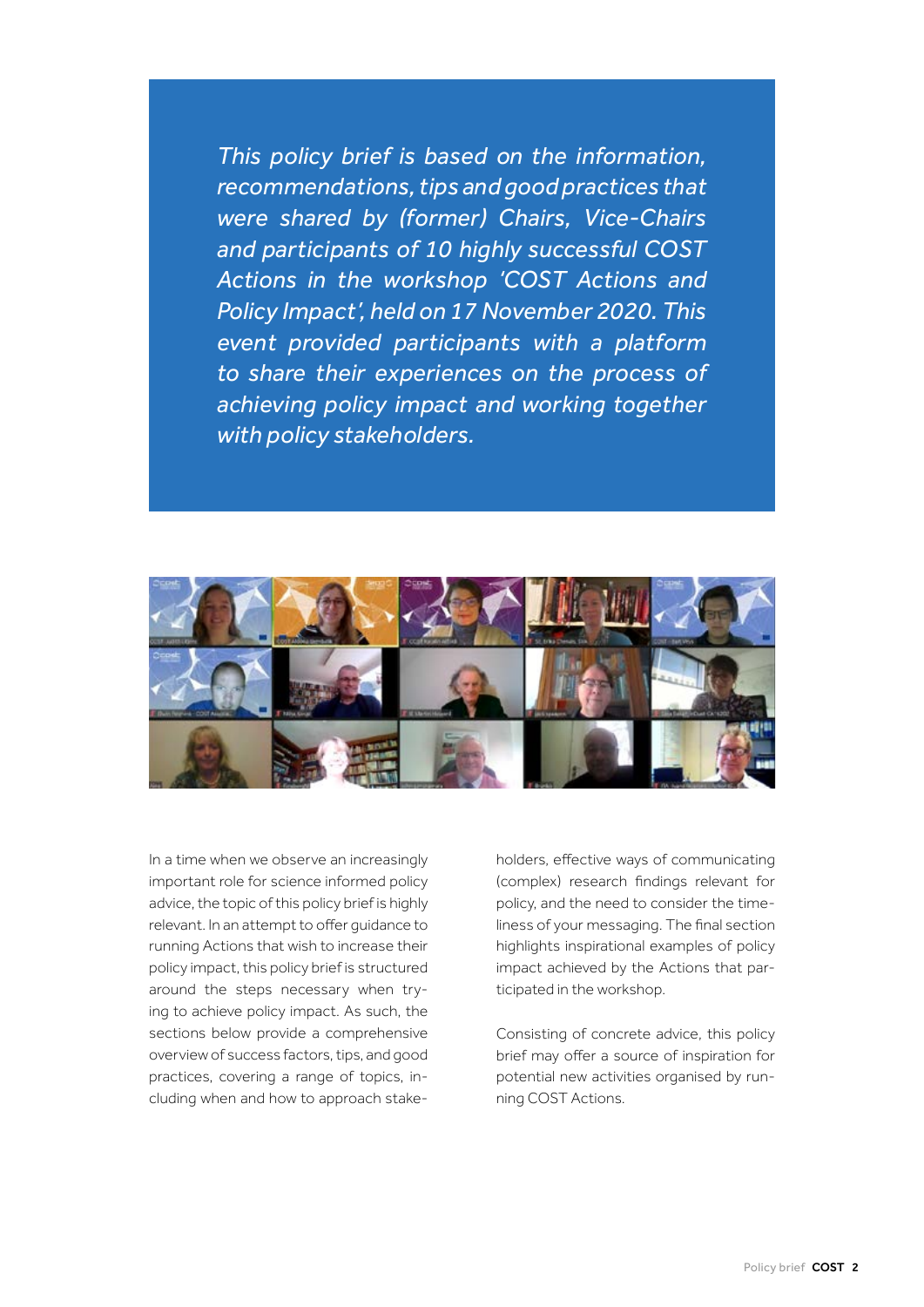## **Contents**

| 10 COST ACTIONS INVITED<br><b>TO THE WORKSHOP</b>    | Δ  |
|------------------------------------------------------|----|
| <b>KEY INSIGHTS</b><br><b>FROM 10 COST ACTIONS</b>   | 5  |
| <b>CHALLENGES HIGHLIGHTED</b><br>BY THE COST ACTIONS | 11 |
| SUCCESSFUL EXAMPLES<br>OF POLICY IMPACT              | 12 |
| <b>SPECIAL THANKS</b>                                | 15 |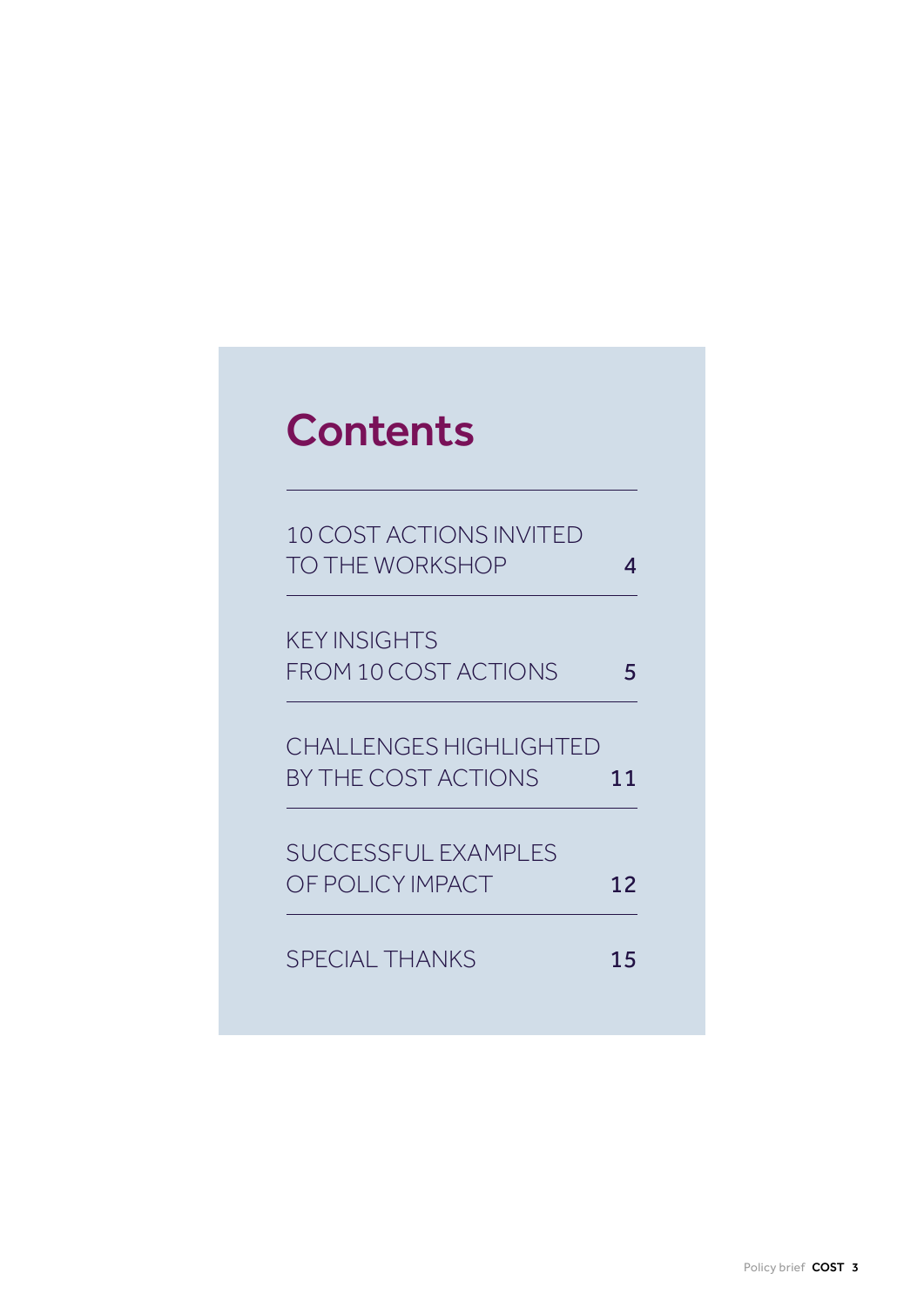# <span id="page-3-0"></span>10 COST Actions invited to the workshop

Gender and health impacts Industrially Contaminated Sites of policies extending working life and Health Network 色点 in western countries (Gender, Health and Extended Working Life)   IS1409   (ICSHNet)   IS1408   Evolution of reading Safety Culture and Risk in the age of digitisation Management in Agriculture E-READ sacurima (E-READ)   IS1404   (SACURIMA)   CA16123   European Network for Research Nanoscale Quantum Optics Evaluation in the Social Sciences COSTACTION and the Humanities (NQO)   MP1403   (ENRESSH)   CA15137   International Network to Encourage Understanding and combating the Use of Monitoring and African Swine Fever in Europe **iaDust** Forecasting Dust Products (InDust)   CA16202   (ASF-STOP)   CA15116   Study Abroad Research European Network for Problematic in European Perspective Usage of the Internet **SAREP** (SAREP)   CA15130   (Net&Me)   CA16207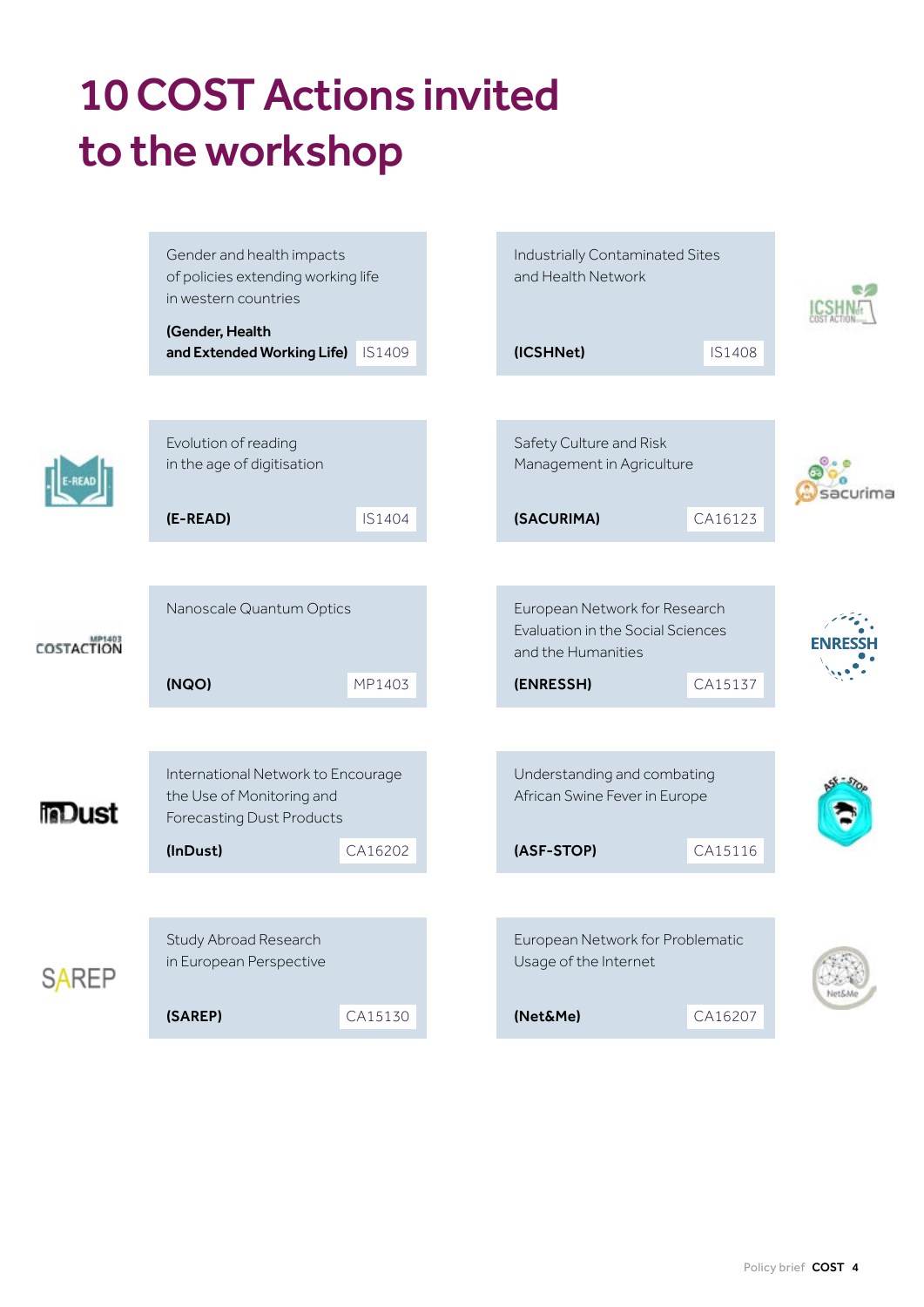## <span id="page-4-0"></span>Key insights from 10 COST Actions

*Where to start? How to gain and maintain interest? How to keep the momentum going? And the key question: how to achieve policy impact?*

*The discussions during the workshop resulted in several interesting insights, which offer valuable sources of inspiration to running COST Actions looking for advice on how to increase their policy impact. The insights listed below can help to structure your Action's activities when it comes to realising policy impact.*

## **HOW TO ENSURE AN EFFECTIVE POLICY APPROACH BY THE ACTION**

- > There is a need for a strong interest and commitment throughout the Action.
- > Involve participants who are good at communicating with policy makers.
- > Involve participants with different careers behind them. This has proven to be useful in engaging with policy makers.

#### [Tip from ENRESSH](https://enressh.eu/)

"Recruit participants with 'double hats', for example a researcher with experience in the policy sector or an academic active in industry."

#### [Tip from ASF-STOP](https://www.asf-stop.com/)

"Kick off your Action with a workshop identifying the problem and attracting key persons that have footing in both research and policy."

> Include, from the start, a wide variety of stakeholders, including policy advisers, evaluators, funders, civil society, and make them co-creators of new perspectives and approaches. Many participants promoted a co-creative approach: as you need to work with policy makers over time, it is important to recognise that policy makers are "part of the solution" and make them co-creators of the policy impact of your Action.

#### [Tip from ENRESSH](https://enressh.eu/)

"We included stakeholders as part of the ENRESSH team from the start and fully engaged them in research and drafting our reports. We organised ENRESSH as a co-creating team, blurring the frontiers between stakeholders and researchers."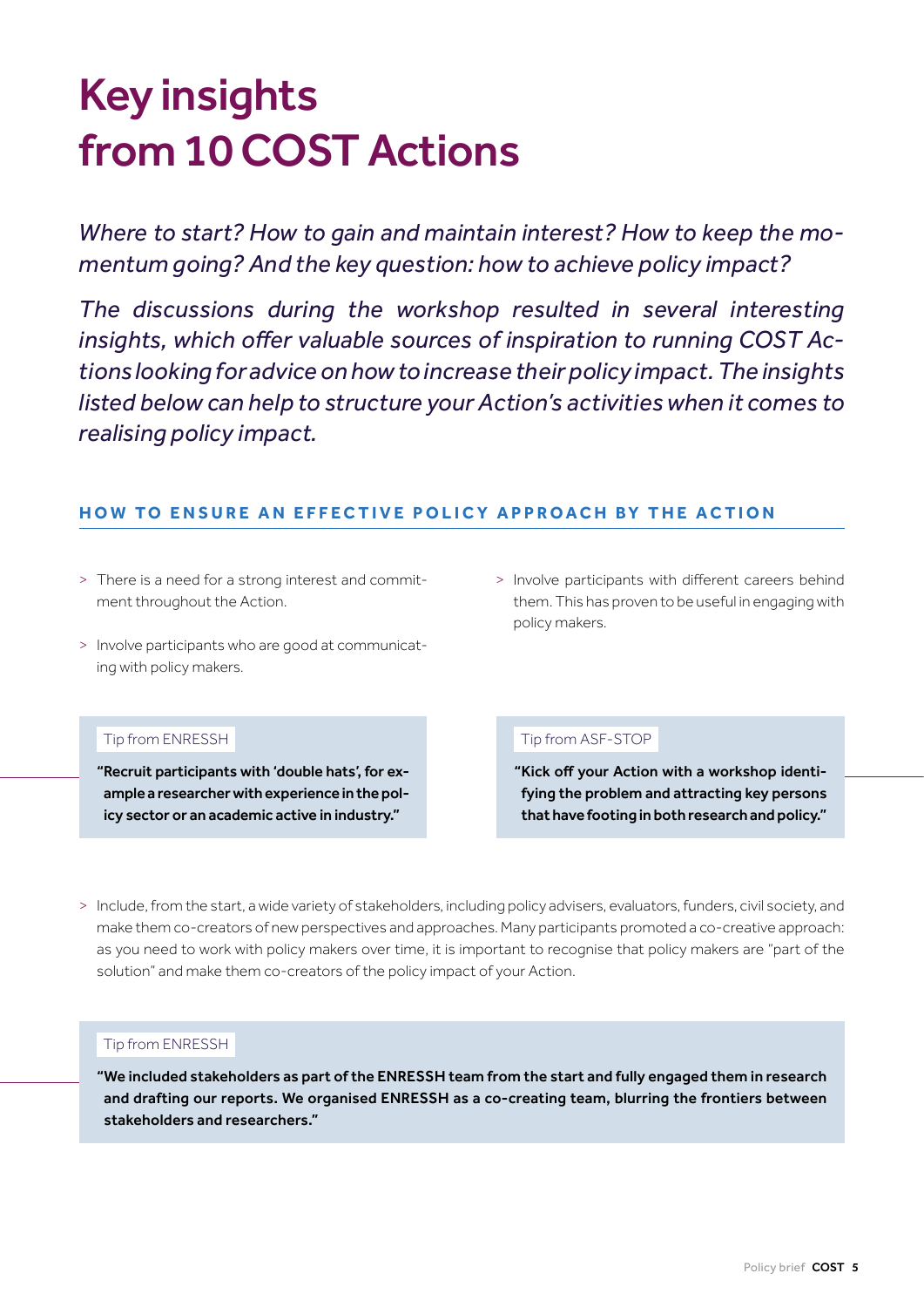- > Consider setting up a dedicated working group to deal with policy.
- > Be aware of the scope of contacts available in your Action and make sure to use them for the benefit of the Action. This joint network of contacts will help facilitate access to relevant policy stakeholders.

#### [Tip from InDust](https://cost-indust.eu/)

"Several Action members are part of scientific expert committees of several UN agencies and initiatives."

- > Organise several policy meetings throughout the Action to keep the momentum going.
- > Keep seeking to make impact until the Action is complete.
- > Be precise on what and where you want to make an impact.

#### [Tip from SAREP](http://sarepcost.eu/)

"Think about whether you want to go for macro- vs micro-level impact, where micro-level impact would be considered influencing your organisation directly, while macro-level impact would be achieved at the level of (political) administrations, e.g. by influencing policy makers."

> Consider publishing a roadmap.

#### [Tip from NQO](https://www.cost-nqo.eu/)

"Put together a roadmap, especially if your Action is science oriented, as it may help the Action to structure its messages. Make sure to publish the roadmap on your website, to increase visibility"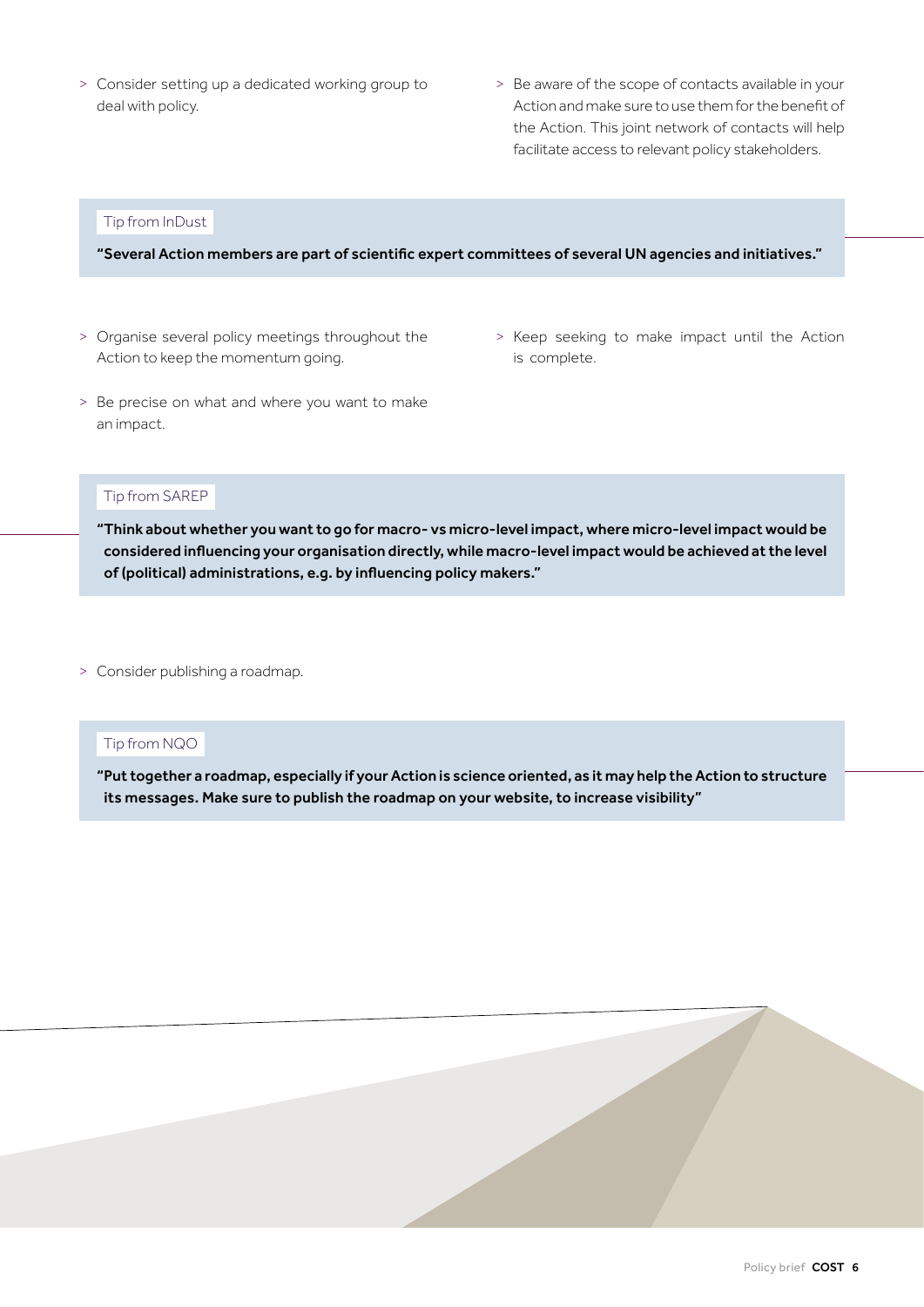The workshop participants had engaged with an impressive number of (policy) stakeholders, ranging from EU, national and regional administrations, to UN agencies, civil society, funding organisations, and NGOs.

In general, the advice was that the type of policy stakeholders your Action should engage with depends on the topic and nature of your Action as well as on the type of policy impact (e.g. micro- or macro level) you foresee. In order to focus and plan your Action's policy activities, it is advisable to agree early on whether you want to engage with stakeholders at EU. national, regional and/or local level.

#### [Tip from SAREP](http://sarepcost.eu/)

SAREP has generated **micro- and macro-level impact** through engagement on policy and practice around international education and study abroad matters. At **micro-level**, events included participation by local study abroad students, instructors, organisers and planners, including International Office personnel. Their contribution served the dual purpose of informing our understanding of wide-ranging factors impacting study abroad organisation, experiences and opportunities, while in tandem hearing about the findings emanating from the Action's work on different facets of study abroad research, especially in relation to enhancing foreign language learning opportunities and outcomes. At **macro-level**, the Action benefited from exchange with representatives of various national and international institutions involved in the study abroad enterprise, such as the European Commission's Education, Audio-Visual and Culture Executive Agency, national Erasmus offices, along with some international education organisations and consortia such as the International Association of Universities, Aurora, and the Erasmus Mundus Association. Their representatives attended and contributed to a number of our meetings.

## WHEN TO APPROACH POLICY MAKERS: START EARLY!

This was one of the key take aways from the workshop, where all participants stressed the need to start engaging with policy makers at an early stage, preferably right after the start of the Action. At the same time it was considered important to bear in mind that it takes time to influence policy, as this is not a process that takes place overnight. If you are prepared to invest time in developing productive relationships, the impact of your Action is likely to increase.

> It is recommended to organise small workshops and invite relevant stakeholders not long after the start of the Action, so you can involve them early on. In order to effectively plan follow-up policy activities, it helps to ask for written feedback right after the workshop.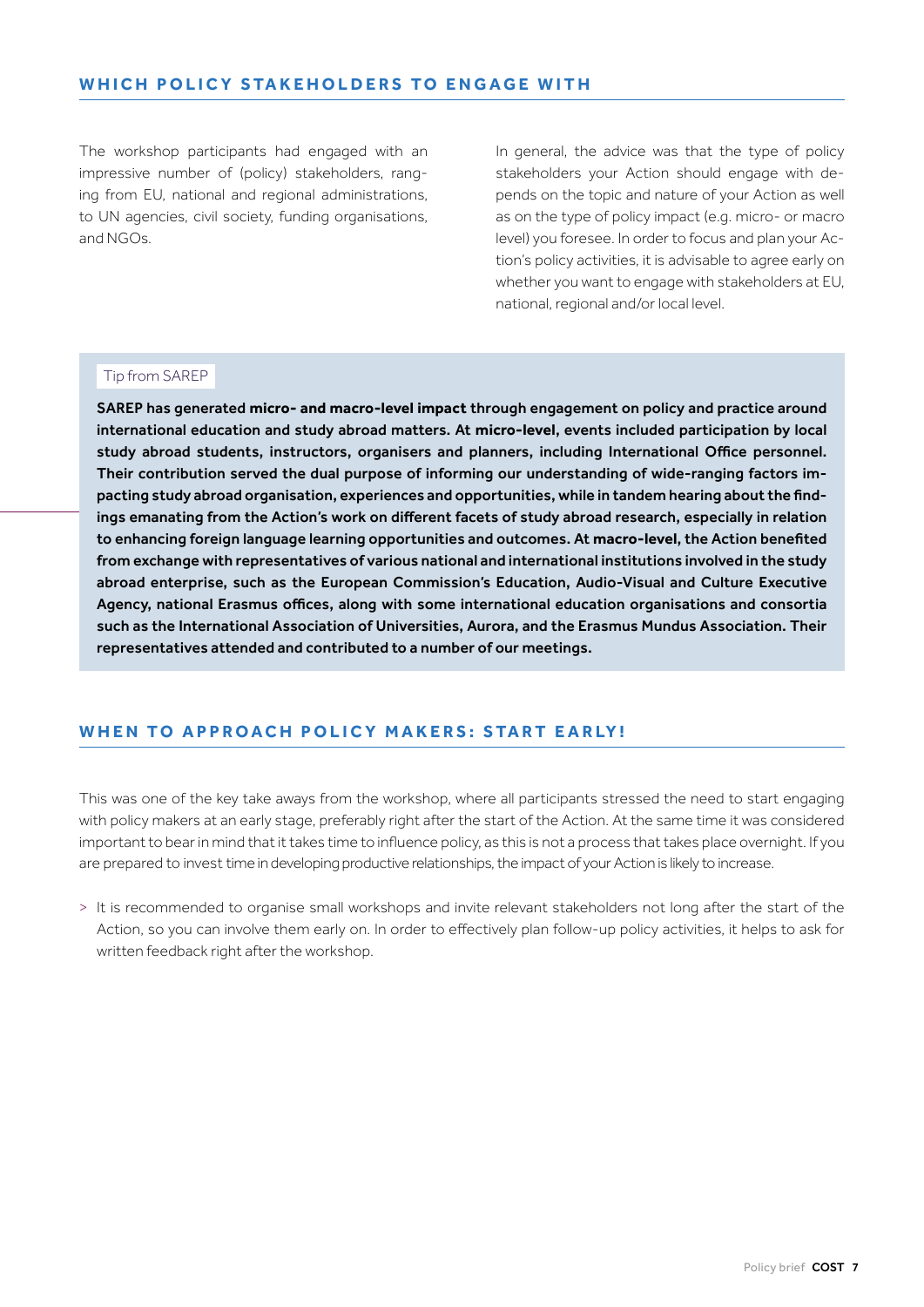## **HOW TO APPROACH POLICY MAKERS**

After you have established which policy makers are relevant for your Action and when to approach them, it is time to reflect on how you will convince them of the need to engage with your Action. Some practical hints and tips are listed below:

- > If possible, 'sell' your previous successes (e.g. high-level meetings and events, your impact on policy documents) to the new policy maker to get them interested.
- > Contact should be established and followed up by participants with excellent communication skills, suitable experience and expertise for engaging with policy makers (this is linked to the 'double hat' point of advice above).
- > It is essential to understand the needs of the stakeholders you want to approach: explain why they should listen to you and why your Action's results are relevant for them.

### **HOW TO COMMUNICATE WITH POLICY MAKERS**

Closely linked to the previous section, the following suggestions on how to convey your messages are based on the key recommendation, shared by all participants, that you should formulate clear, concise, honest and pragmatic messages, responding to policy needs at European, national or regional level:

- > Identify the key message that your Action wants to convey.
- > Create a first wave of interest.
- > Formulate clear, small and pragmatic objectives that are commonly agreed and feasible to put into practice.
- > Agree on a common language (possibly outlined in a 'Management Committee agreement') to effectively communicate 'messy' scientific results.
- > Adapt your message depending on the audience.
- > Consider drafting a communication strategy on how to address different types of audiences.
- > Prepare influential materials (e.g. papers, videos) and recommendations, including interim ones.

#### [Tip from ENRESSH](https://enressh.eu/)

"Be present where it counts", indicating the importance of choosing your platform and audience carefully.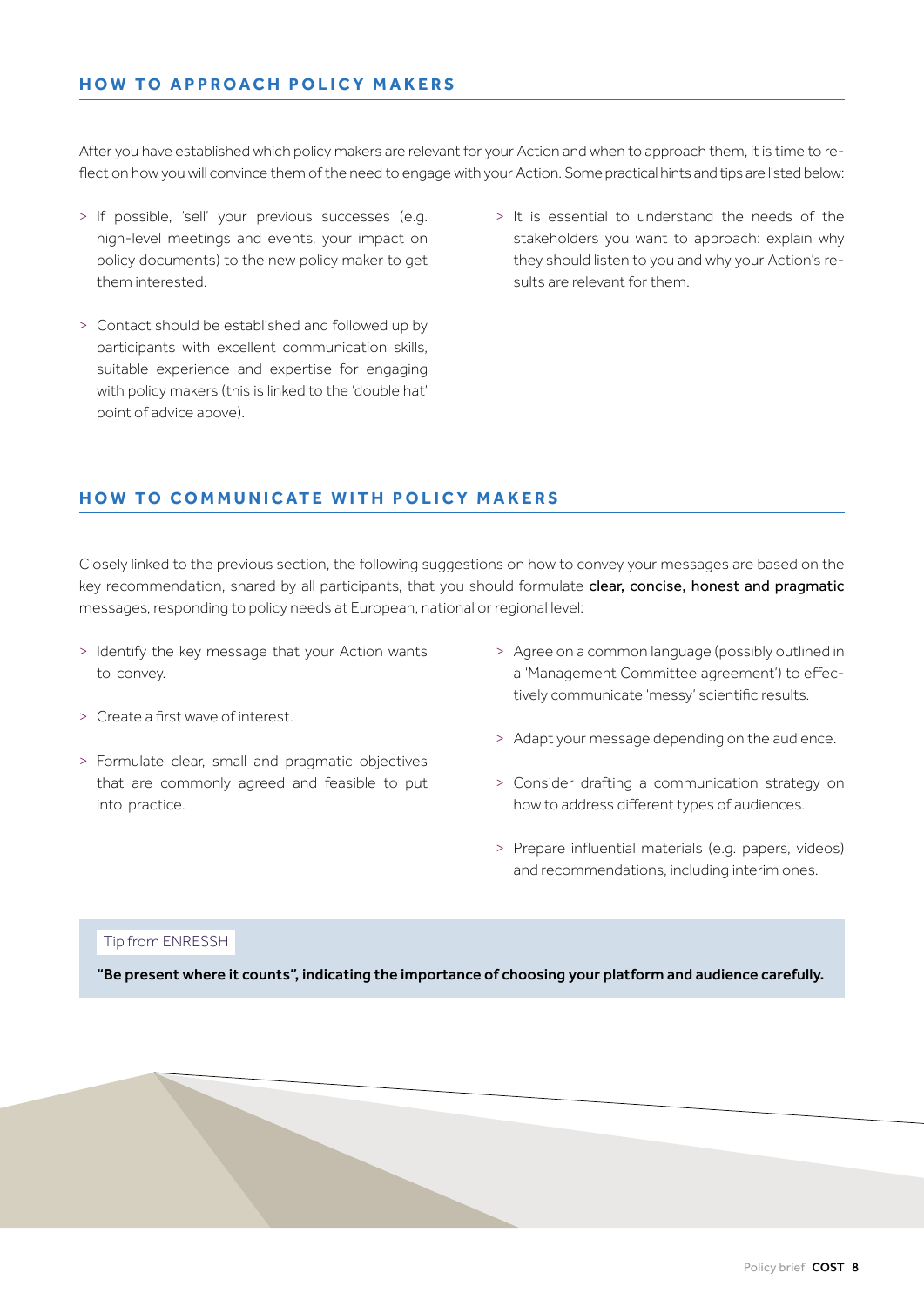> Arrange Brussels visits (if and when this is possible again) to promote recommendations to well placed, high-level EU officials.

#### [Tip from SACURIMA](https://www.sacurima.eu/)

Several Action members met with EU Commissioner Gabriel, responsible for Innovation, Research, Culture, Innovation and Youth, and relevant MEPs, to promote their recommendations with the aim to influence the future Common Agricultural Policy (CAP).

#### [Tip from Gender, Health and Extended Working Life](http://genderewl.com/)

The Action organised a high-level policy event in the European Parliament, during which specifically prepared summary policy briefs were presented. The event was attended by MEPs and senior officials from the European Commission (DG Employment, Social Affairs and Inclusion; and DG Justice and Consumers), the European Institute for Gender Equality (EIGE) and Age-Platform Europe.

> Promote high-level policy meetings, events, workshops and conferences on national, local and social media, via radio and TV interviews, newspaper articles, Twitter feeds and Facebook.

## **CONSIDER THE TIMELINESS OF YOUR MESSAGE**

In view of the key message that timing is essential, please consider the following:

- > Find out as soon as possible what the national and European policy cycles in your area are and try to ensure that the Action's policy messages are brought to the attention of policy makers at the optimal time.
- > Make sure to approach policy stakeholders with clear messages. If you don't know what you want to get from them, it's better to wait until you do. The science behind the policy impact must be completed first.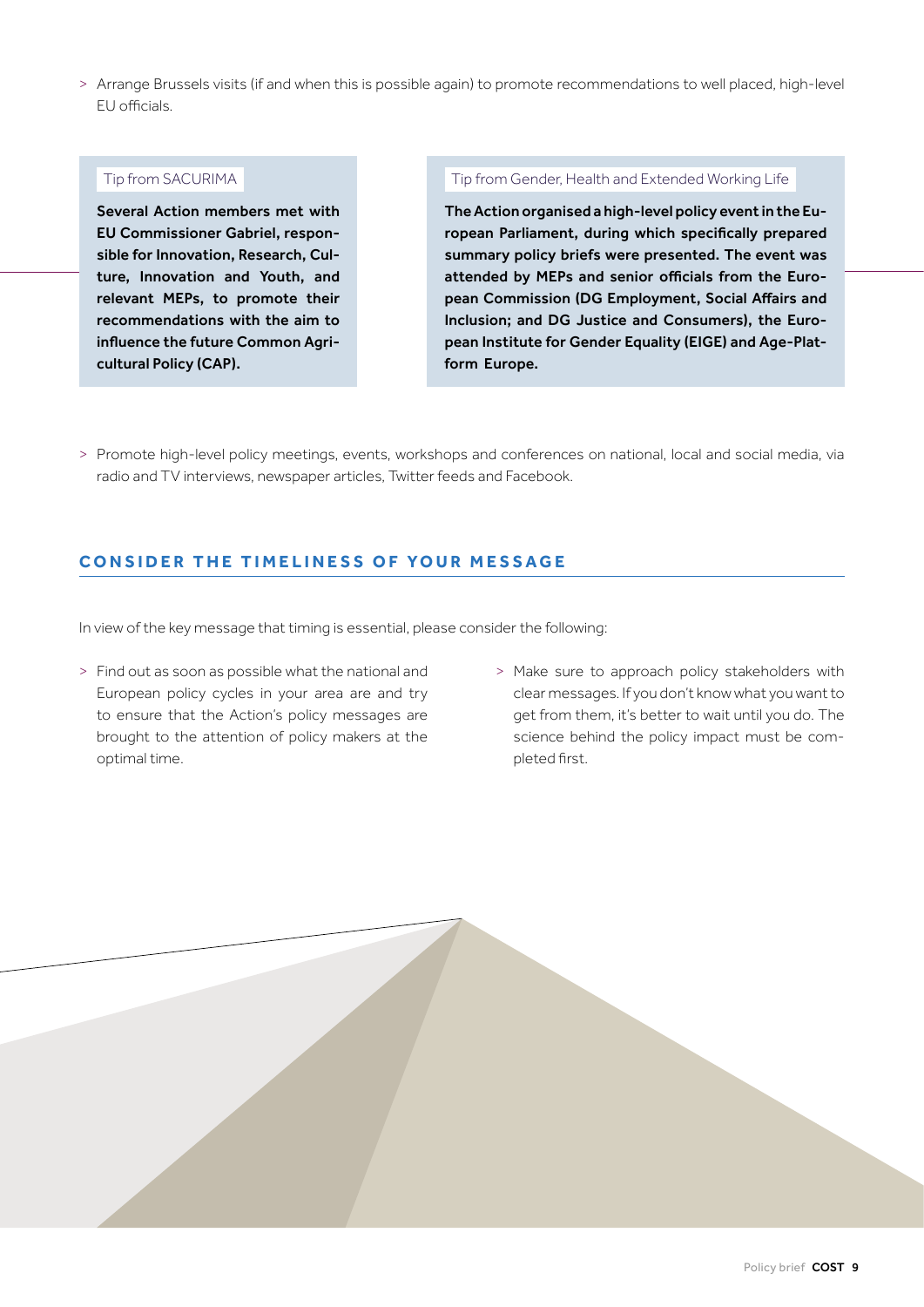Some interesting insights were shared regarding effective ways in which unpopular messages can be communicated.

#### [Insight from E-READ](https://ereadcost.eu/)

"The Action's findings were counterintuitive. In a time when policy makers are fully focused on the digitisation of education, the Action's key finding that the use of printed text books sometimes still makes more sense than using digital textbooks was an unpopular one. In order to get the policy makers on our side, we engaged with stakeholders from an early stage and we fully informed them of every step in the research process. At the same time, we were conscious of the need to build a network of stakeholders that were interested in hearing our messages."

#### [Insight from Net&Me](https://www.cost.eu/actions/CA16207/#tabs|Name:overview)

"Our Action had a complex message to get out, taking into account the trend of everyone exploring the virtues of online meetings while considering the fact that for some people there is an addictive factor which needs to be monitored. We were invited by the European Commission (DG SANCO) to talk about encouraging telemedicine and online psychological treatments, so it was not easy for us to get our message across that too much online use might be dangerous."

> Tip: Be aware that there may be alternative points of view on what you're proposing so you need patience and be very clear in what you're saying.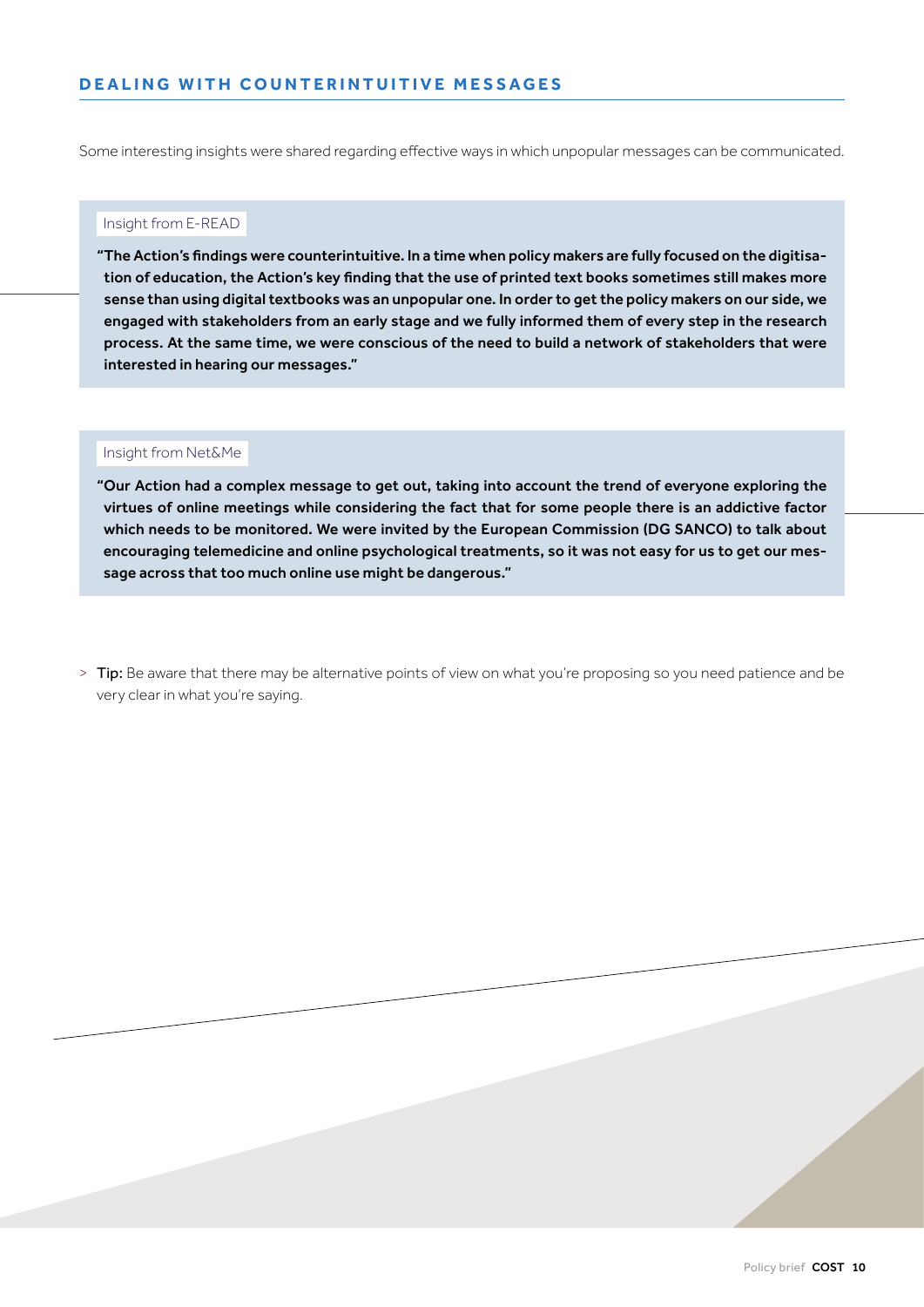## <span id="page-10-0"></span>Challenges highlighted by the COST Actions

*While solutions may not always be easily available (though some are outlined in the sections above), the challenges below may offer some useful points for reflection.*

## **CHALLENGES RELATED TO STAKEHOLDER ENGAGEMENT A N D CO M M U N I C AT I O N**

- > Identifying key stakeholders, institutions, channels from public and private sectors.
- > Understanding the needs of the stakeholders in the field and responding effectively to these.
- > Formulating an effective message: how to communicate without oversimplifying science?
- > Conveying a message that is likely to result in implementation of change.
- > Deciding on how to communicate findings that were to an extent counterintuitive and against the assumptions of target groups.
- > Trying to align the strive for uniformity in the EU context while respecting the diversity of various national contexts.
- > Identifying common language and understanding of the Action's themes among participants with different backgrounds and from various disciplines.

#### [Tip from ICSHNet](https://www.icshnet.eu/#:~:text=COST%2520Action%2520IS1408%2520is%2520centred,or%2520managing%2520remediation%2520and%2520response.)

ICSHNet addressed this challenge by including WG leaders in the Action Core Group, with the aim to identify a shared approach that takes into account the diversity of views within each WG.

## **CHALLENGES RELATED TO TIME INVESTMENT**

- > The mandate for a research network does not necessarily involve a mandate to instruct policy makers, which means that time has to be specifically dedicated to the policy process.
- > It is useful to be aware that the translation of science to policy is time consuming.

## **CHALLENGE RELATED TO IMPACT**

> It is difficult to see the direct policy impact of the Action, such as new regulations.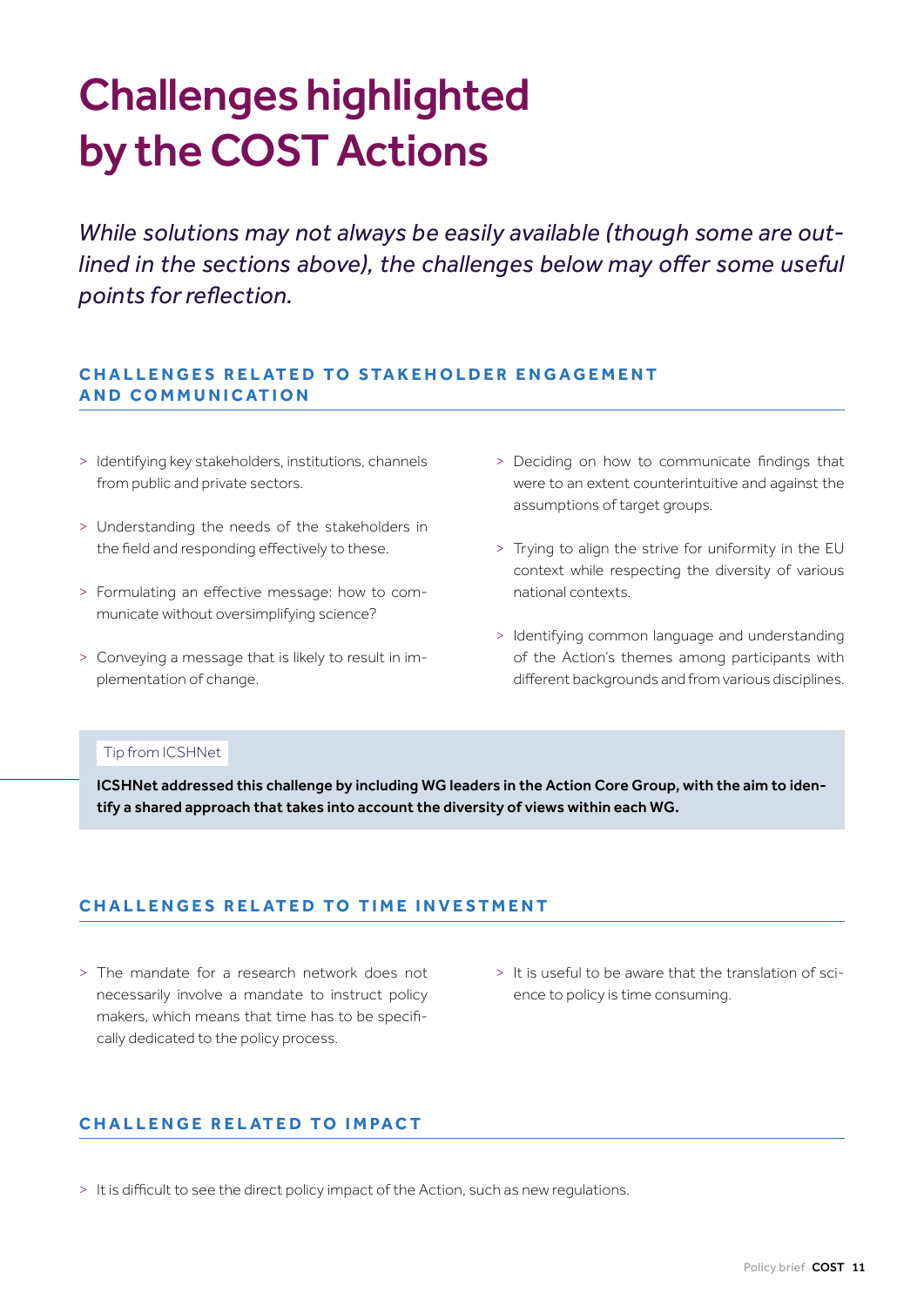# <span id="page-11-0"></span>Successful examples of policy impact

*The key question to address is how to define policy impact. In this policy brief we embrace the notion that various ways of policy impact are possible and valuable. Examples of policy impact include the communication of Actions' policy recommendations, including examples of their adoption by international, EU or national administrations; the use of data or scientific results, produced by the Action, by policy makers; (high-level) meetings and events with (EU) policy makers; involving and engaging with policy makers in Action meetings; and building an effective network of a variety of stakeholders that remains active beyond the lifetime of the Action.*

## **THE COMMUNICATION OF ACTIONS' POLICY RECOMMENDATIONS, INCLUDING EXAMPLES OF THEIR ADOPTION BY INTERNATIONAL, EU OR NATIONAL ADMINISTRATIONS**

- ASF-STOP: National governments were informed by experts from the Action, who consulted them by producing brochures on biosecurity, helped to raise awareness of regulations and how to incorporate research on biosecurityinto policies.
- ICSHNet contributed to a consolidation of the research and policy agenda on the multifaceted threat posed by Industrially Contaminated Sites (ICS), at national and international level, also highlighting the profound relationship between health, environment, occupational, social and economic issues. More specifically, the Action contributed to the inclusion of "contaminated sites", for the first time, as a priority area in the Declaration of a Ministerial Conference on Environment and Health (Ostrava, Czech Republic, 2017), signed by the Ministries of Health and of Environment of the 53 countries of the WHO European Region, with a commitment towards "preventing and eliminating the adverse environmental and health effects, costs and inequalities related to ... contaminated sites". In addition, an Action Consensus Statement (in English and in Russian) was published on contaminated sites and health, recognised by the UN European Environment and Health Task Force (EHTF) as a quiding example for Member States in preparing their national portfolios of action in this priority area.
- SACURIMA *has provided input into the EUROSTAT Farm Injury Survey*; the EU Common Agriculture Policy (CAP) Policy inclusions at national level; the Horizon Europe work programme on 'assessing and improving labour conditions and health and safety at work in farming'; and the EU Information Agency for Occupational Safety and Health (OSH) foresight study on the 'future of agriculture and implications for OSH'.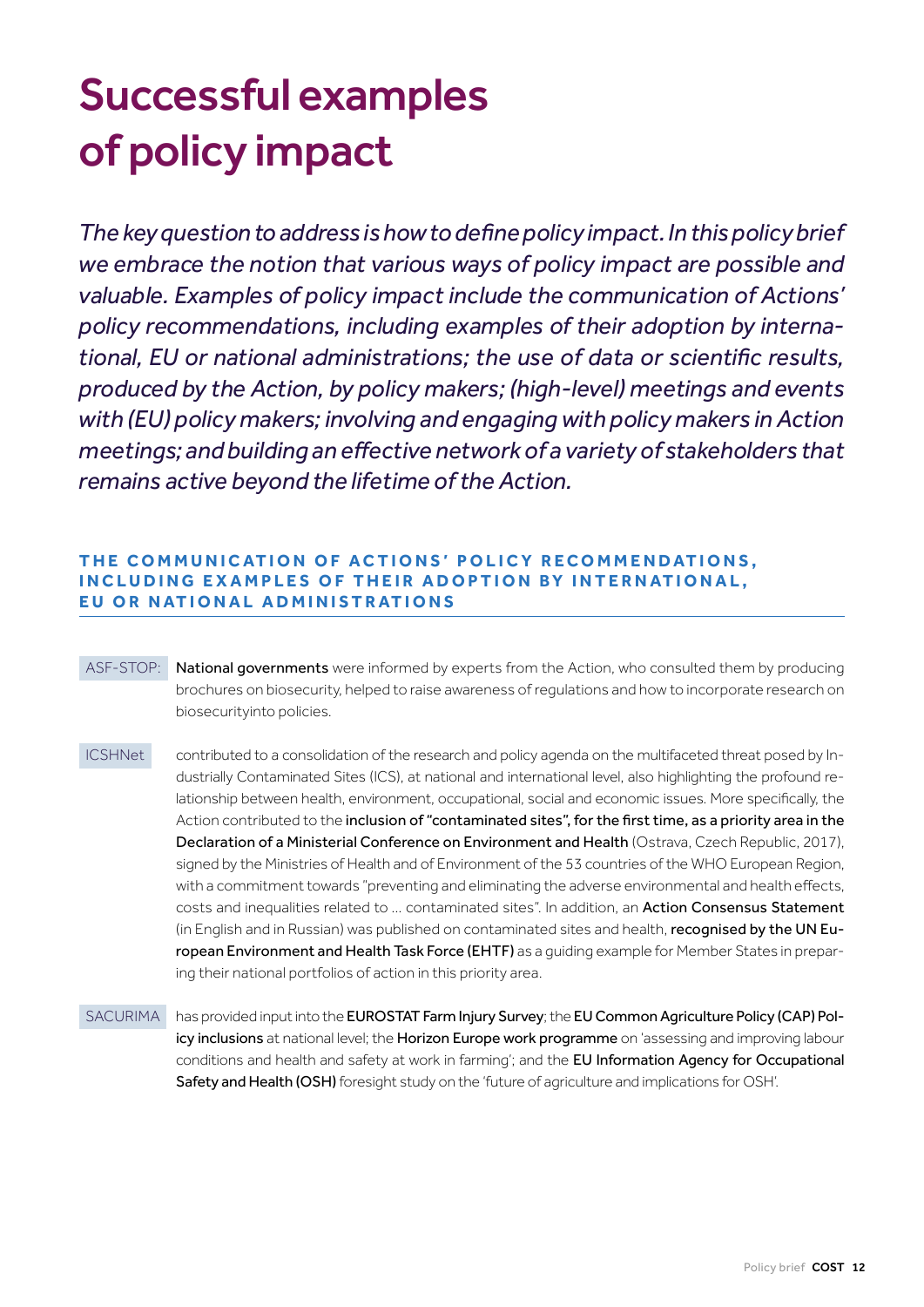- [ENRESSH](https://enressh.eu/) has raised awareness of the diversity of research evaluation systems, impact assessment, bibliographic databases and publishing patterns. Moreover, the Action impacted national discourses (Poland, Denmark, Norway, Switzerland and North Macedonia) on research evaluation in the social sciences and humanities (SSH), and advised national funders and ministries on national evaluation procedures. Their work was communicated to stakeholders at the 2018 EU Presidency Conference in Vienna. Moreover, ENRESSH launched the [Helsinki initiative on multilingualism in scholarly communication](https://www.helsinki-initiative.org/), initiated together with stakeholders and signed by many research funders, learning societies, researchers, universities and others.
- E-READ: The Stavanger Declaration with the Action's key findings on the future of reading in the era of digitisation, signed by well over one hundred scholars and scientists, was presented at the closing conference of the Action. The Declaration was presented to several stakeholder organizations, including the European Commission (DG Education, Youth, Sport and Culture (EAC)) and the 'PISA and Beyond' conference organised under Finland's Presidency of the Council of the EU.
- SAREP has generated micro- and macro-level impact, in the sense that study abroad policies were influenced at the level of the institution (students, instructors, organisers and planners) as well as at the level of the European Commission and national Erasmus offices, who were informed of the Action's key findings in relation to studying abroad and the internationalisation of higher education.

## THE USE OF DATA OR SCIENTIFIC RESULTS, PRODUCED BY THE ACTION, **BY POLICY MAKERS**

ASF-STOP: Key policy stakeholders such as the European Commission, the European Food Safety Authority (EFSA) and the UN Food and Agriculture Organisation (FAO), had an active role in the Action's meetings and conferences, where they contributed with recommendations and ended up using data/results produced by the Action. This successful cooperation resulted in the Action receiving invitations to join EFSA and other animal health organisation projects.

## **(HIGH-LEVEL) MEETINGS AND EVENTS WITH (EU) POLICY MAKERS**

Gender, Health and Extended Working Life  

produced 25 policy reports on gender and health impact on policies extending working life, of which seven specifically prepared one-page summary policy briefs were presented at a high-level event in the European Parliament, which was attended by several MEPs.

SACURIMA: Several Action members met with EU Commissioner Gabriel, responsible for Innovation, Research, Culture, Innovation and Youth, and relevant MEPs, to promote their policy recommendations.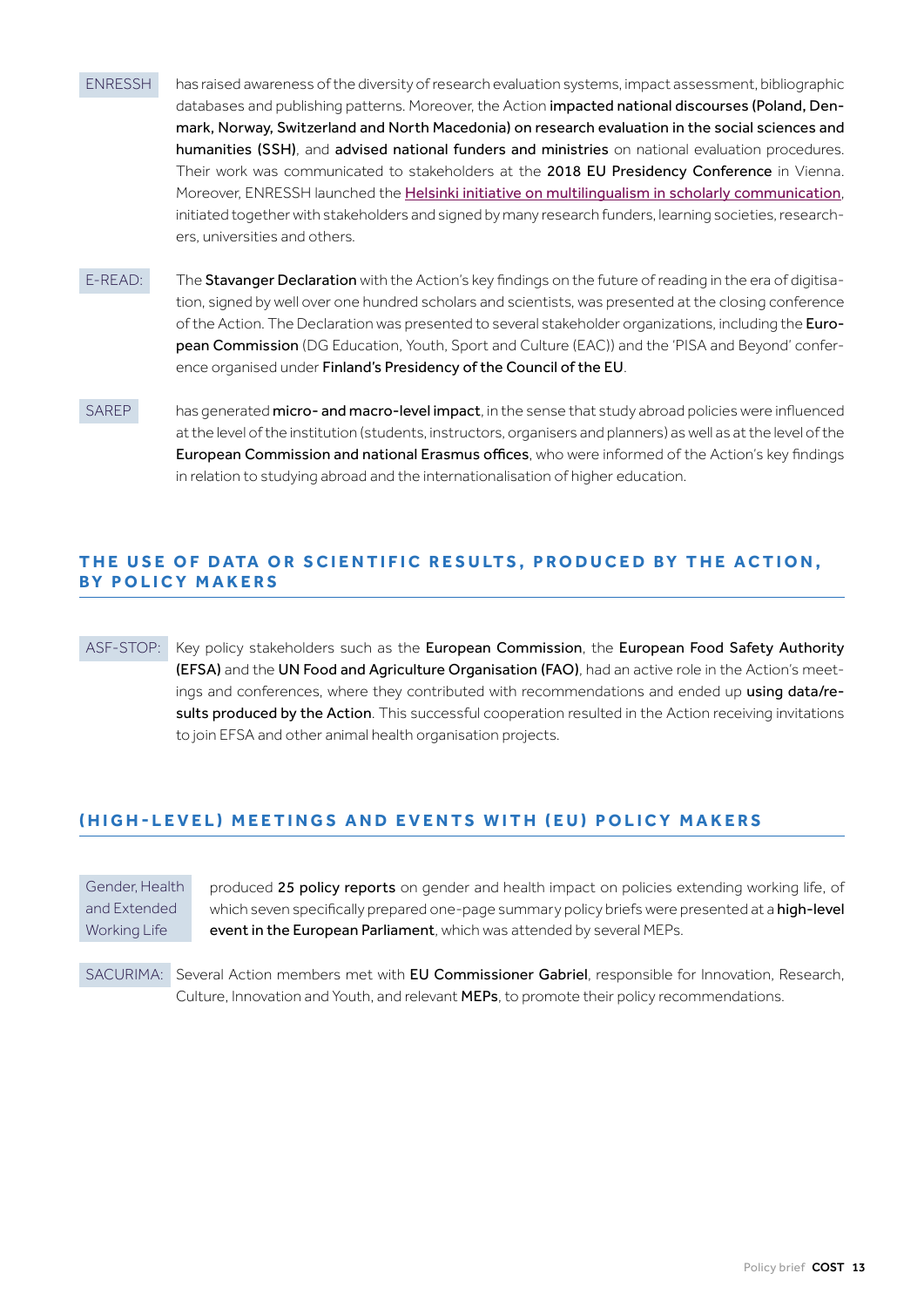## **INVOLVING AND ENGAGING WITH POLICY MAKERS IN ACTION MEETINGS**

- [InDust](https://cost-indust.eu/) organised an impressive number of events involving key stakeholders from the European Commission and national agencies. In addition, several Action members are part of scientific expert committees of several UN Agencies and initiatives, thereby sharing their expertise and influencing the direction of UN policies in the area of airborne dust.
- NQO*benefited from the Action's joint network of contacts, in particular provided by the Chair, for the promo*tion of the Action's main achievements (i.e. the development of new scientific fields by merging different fields; the development of new technology) to national authorities and industry.
- SAREP organised a number of events, including an end-of-Action meeting on the theme of the interface between study abroad policy and practice, where relevant stakeholders involved in the study abroad enterprise participated, such as representatives of the European Commission, university international offices, international student organisations (e.g. the Erasmus Mundus Association), and the International Association of Universities.

## **BUILDING AN EFFECTIVE NETWORK OF A VARIETY OF STAKEHOLDERS THAT REMAINS ACTIVE BEYOND THE LIFETIME OF THE ACTION**

- ENRESSH **built an active network (Evalhum)** of SSH scholars, evaluators, funders, policy makers and societal stakeholders, which continues to be active.
- SAREP sustains its work through its network of members which includes international education officers and study abroad organisers spread across a range of European countries through the organisation of regular online meetings and events, aimed at building on the work conducted during the lifetime of the Action and ongoing dissemination of its work in publication form.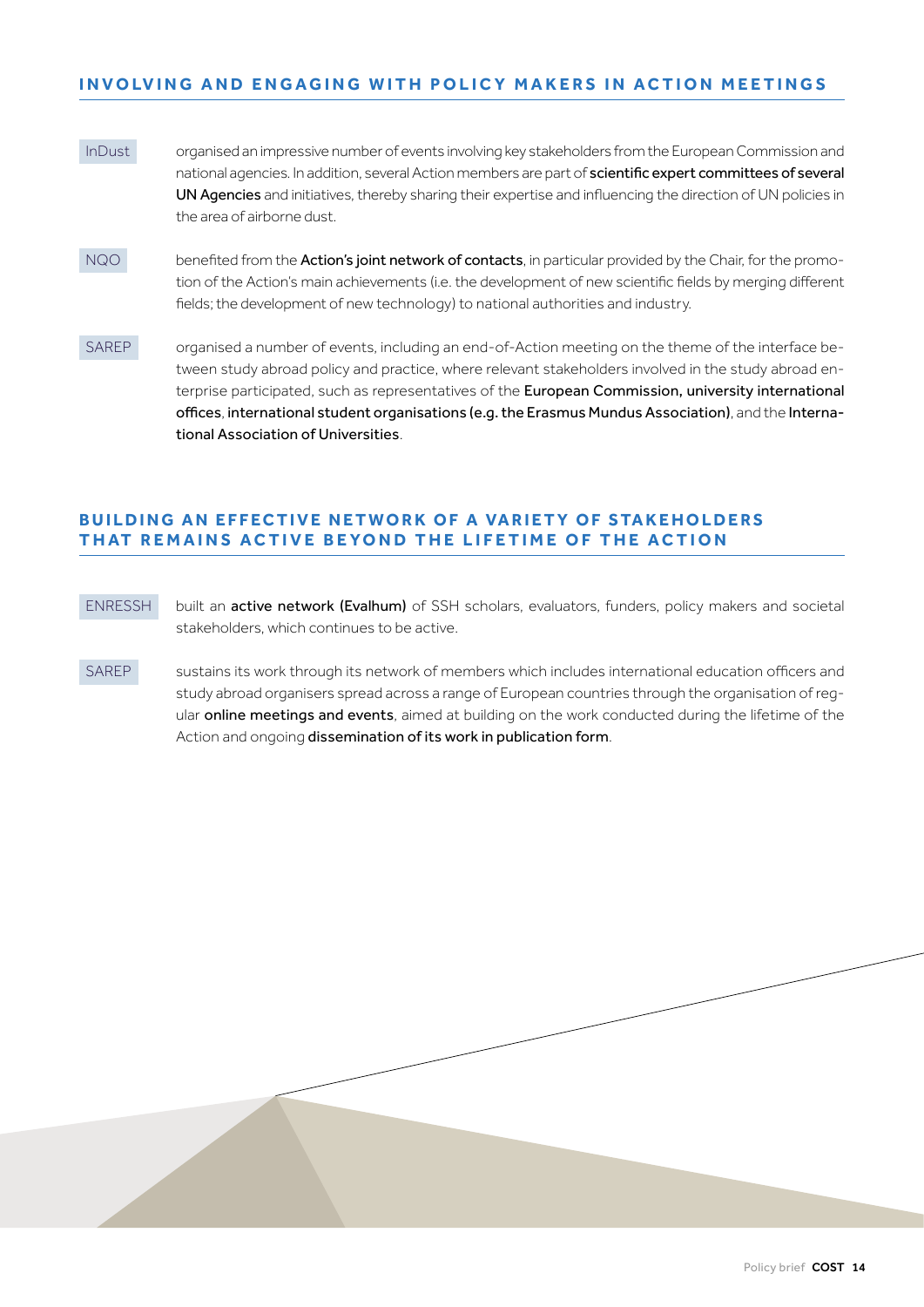## <span id="page-14-0"></span>Special thanks

*COST would like to express special thanks to the participants of the workshop 'COST Actions and Policy Impact' (held on 17 November 2020), whose valuable input provided the basis for this policy brief:* 

- > Dr Sara Basart International Network to Encourage the Use of Monitoring and Forecasting Dust Products (InDust) (CA16202)
- > Dr Erika Chenais Understanding and combating African Swine Fever in Europe (ASF-STOP) (CA15116)
- > Prof. Naomi Fineberg European Network for Problematic Usage of the Internet (Net&Me) (CA16207)
- > Dr Martin Howard Study Abroad Research in European Perspective (SAREP) (CA15130)
- > Dr Ivano Iavarone Industrially Contaminated Sites and Health Network (ICSHNet) (IS1408)
- > Prof. Dr Branko Kolaric and Dr Christophe Couteau Nanoscale Quantum Optics (NQO) (MP1403)
- > Dr Miha Kovač Evolution of reading in the age of digitisation (E-READ) (IS1404)
- > Dr John McNamara Safety Culture and Risk Management in Agriculture (SACURIMA) (CA16123)
- > Dr Aine Ni Leime Gender and health impacts of policies extending working life in western countries (Gender, Health and Extended Working life) (IS1409)
- > Dr Jack Spaapen European Network for Research Evaluation in the Social Sciences and the Humanities (ENRESSH) (CA15137)